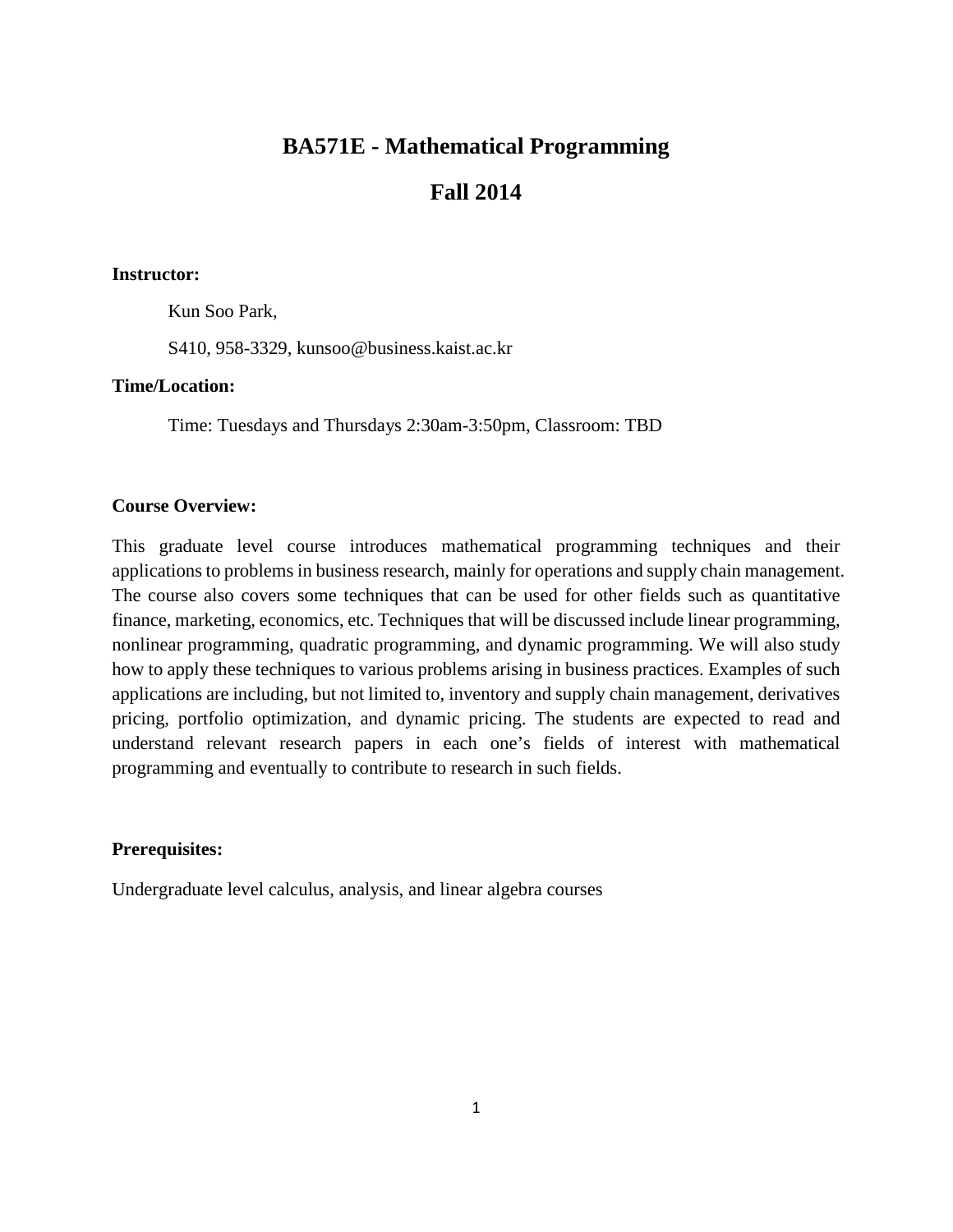#### **Reference Materials:**

It is strongly recommended to read the following reference books, especially, the book by Bertsimas & Tsitsiklis. One of the reference material is available online for free.

- Introduction to linear optimization by D. Bertsimas and J. N. Tsitsiklis
- Optimization methods in Finance by G. Cornuejols and R. Tutuncu
- Applied mathematical programming by Bradley, Hax, and Magnanti (available online at http://web.mit.edu/15.053/www/)
- Introduction to mathematical programming by W. L. Winston
- Game theory in supply chain analysis by G. P. Cachon and S. Netessine (available online at [http://opim.wharton.upenn.edu/~cachon/pdf/cachon\\_netessine\\_gt.pdf](http://opim.wharton.upenn.edu/%7Ecachon/pdf/cachon_netessine_gt.pdf))

#### **Homeworks**

Homeworks are assigned usually from one of the reading materials above almost every other week. Homework is due *one* week from the date it is assigned and should be handled before the class begins on the due date. Late submission is generally *not* accepted.

#### **Exam**

There will be one midterm exam in this course that covers all core optimization techniques. Since the coverage is wide, the exam may be held *later* than the usual midterm period (possibly on mid-November). Students who have a concern on this late exam schedule should consult with the instructor before finalizing course registration

#### **Paper Presentation**

Depending on the class size, there will be a team or individual paper presentation. Papers will be selected to introduce various applications of mathematical programming in business practices and academic research. Paper selection should be approved by the instructor before finalized. Thus, schedule your paper section accordingly and make sure you are prepared in a timely manner. Each team or individual is asked to prepare a presentation to deliver main idea and techniques in the paper to the class. Discussion and Q&A will be followed by the presentation. After presentation, the students can revise the presentation material and submit it by the end of the course.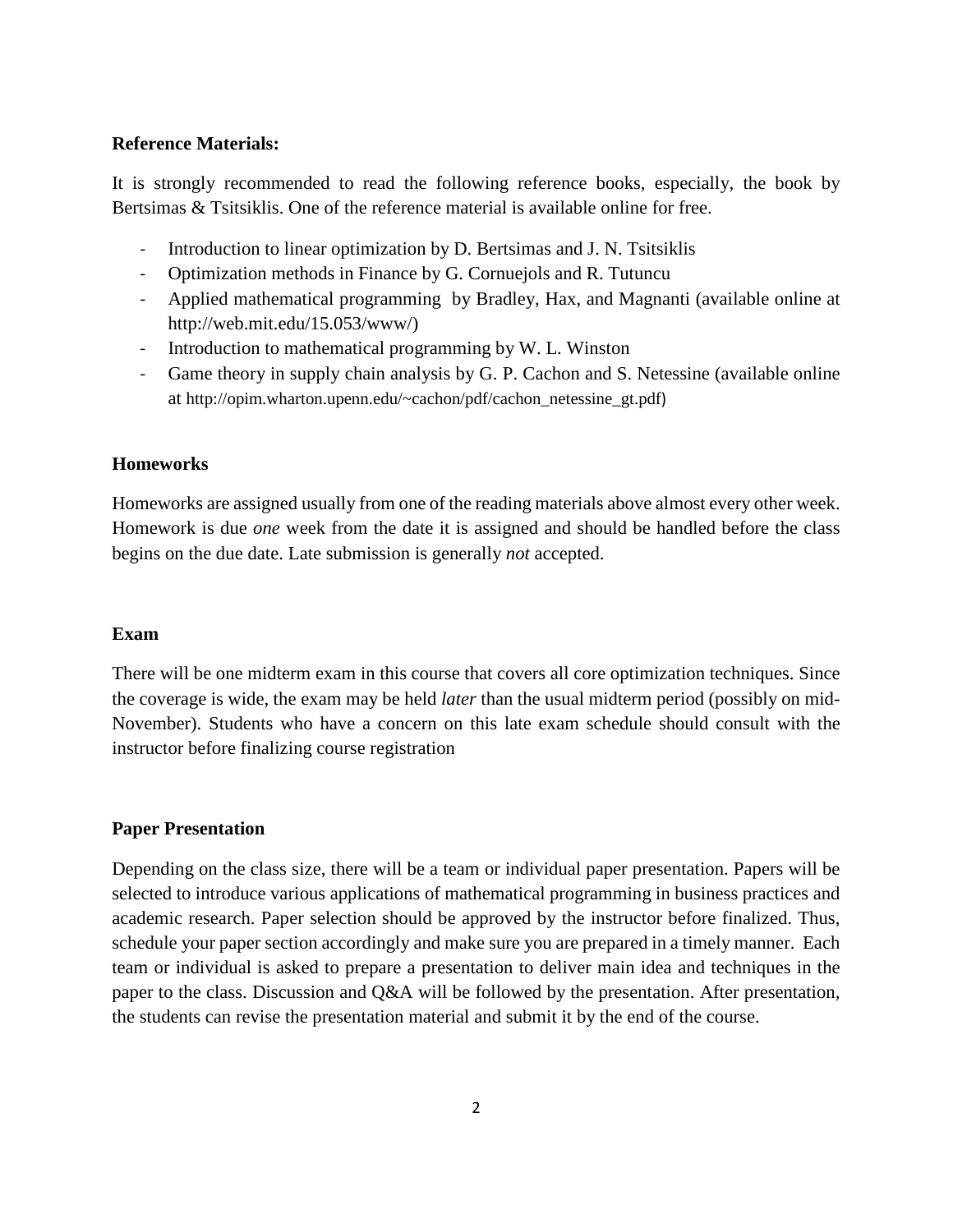#### **Discussion**

All students are *required* to read other teams' papers and participate in the discussion. Those who actively participate would have some *extra credits*.

## **Evaluation**

- Homework (10%)
- Midterm (45%)
- Presentation (40%)
- Attendance & participation in paper presentation (5%)

#### **Software:**

Excel solver and Matlab are useful to solve some homework problems.

### **Make-up class**

There will be no class in Nov. 11 and 13. A make-up class will be arranged accordingly. Alternatively, there might be some extend classes to 2 and half hours.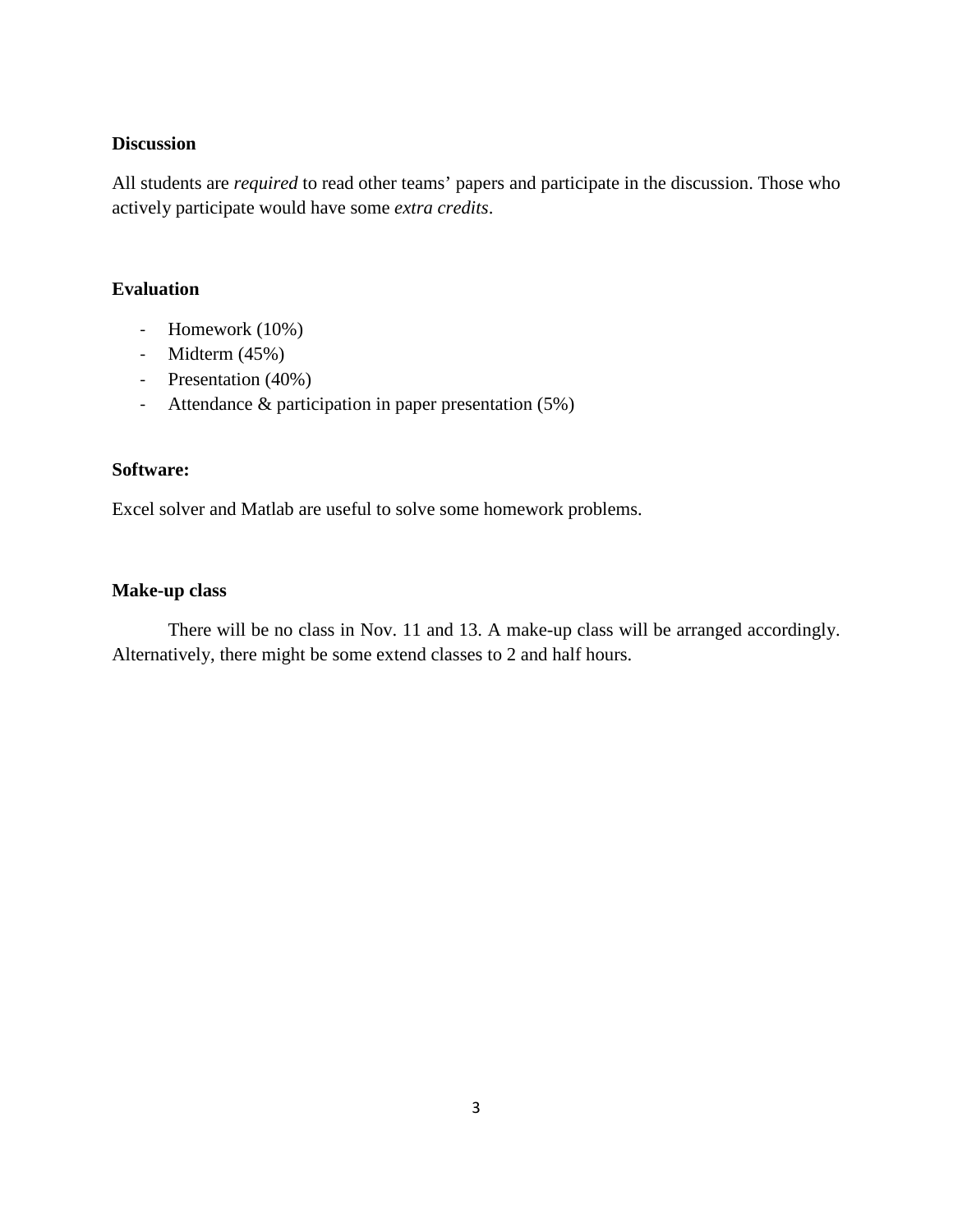## **Course contents (Tentative):**

## **Part I: Core mathematical programming techniques**

- 1. Introduction to math programming model
	- Modeling optimization problems
	- Examples of math programming
- 2. Linear Optimization
	- Optimality condition
	- Simplex method
	- Duality
	- Sensitivity analysis
- 3. Nonlinear Programming
	- Univariate optimization
	- Unconstrained optimization
	- Constrained optimization
- 4. Quadratic programming
	- Optimality conditions
- 5. Integer programming
	- Modeling with integer programming
	- Solutions and its limitations

## [Exam]

## **Part II: Advanced Topics**

- 6. Network Programming
- 7. Dynamic Programming
	- Modeling recursive equation
	- Applications of DP to:
		- o Revenue management (Dynamic pricing)
		- o American Call Options pricing
- 8. Stochastic programming and basic stochastic modeling (if time permitted)

[Presentation]